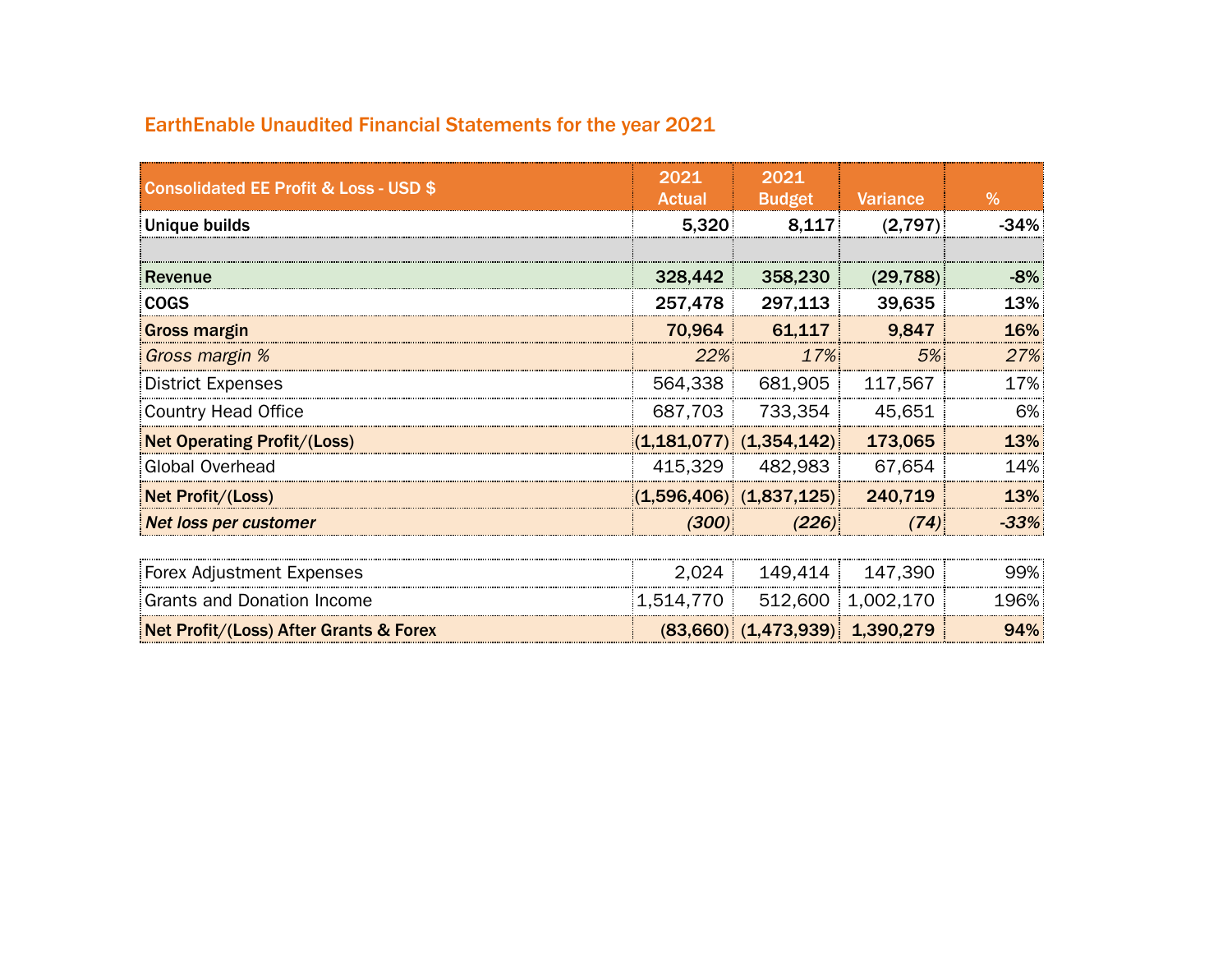| <b>Consolidated EE Balance Sheet - USD \$</b> | Q1 2021   | Q2 2021      | Q3 2021        | Q4 2021             |
|-----------------------------------------------|-----------|--------------|----------------|---------------------|
| <b>Assets</b>                                 |           |              |                |                     |
| Cash & Equivalents                            | 3,104,226 | 2,969,813    |                | 2,941,644 3,430,037 |
| <b>Accounts Receivable</b>                    | 107,419   | 117,958      | 34,721         | 82,316              |
| Inventory                                     | 54,621    | 85,611       | 152,841        | 150,725             |
| <b>Grants Receivable</b>                      | 755,451   | 755,451      | 650,774        | 327,932             |
| Loan Receivable                               | 34,850    | 27,716       | 27,947         | 31,908              |
| Long Term Grants Receivable                   | 100,000   | 100,000      | 100,000        | 100,000             |
| <b>Fixed Assets</b>                           | 152,181   | 150,696      | 147,001        | 124,677             |
| <b>Total Assets</b>                           | 4,308,748 | 4,207,245    | 4,054,928      | 4,247,595           |
|                                               |           |              |                |                     |
| <b>Liabilities and Equity</b>                 |           |              |                |                     |
| <b>Accounts Payable</b>                       | 3,204     | 1,588        | 5,345          | 3,591               |
| <b>Tax Liabilities</b>                        | (1,035)   | 401          | $\overline{0}$ | (1)                 |
| <b>Accrued Expenses</b>                       | 48,833    | 41,046       | 10,684         | 127,066             |
| Refundable Advances                           | 4,545     | (4,572)      | 24,094         | 35,072              |
| Short Term Loans Liabilities                  | 13,000    | $\mathbf{O}$ | 13,000         | $\Omega$            |
| <b>Total Current Liabilities</b>              | 68,547    | 38,463       | 53,123         | 165,728             |
| Net Assets                                    | 4,240,203 | 4,168,781    |                | 4,001,803 4,081,867 |
| <b>Total Liabilities &amp; Equity</b>         | 4,308,752 | 4,207,246    |                | 4,054,928 4,247,597 |